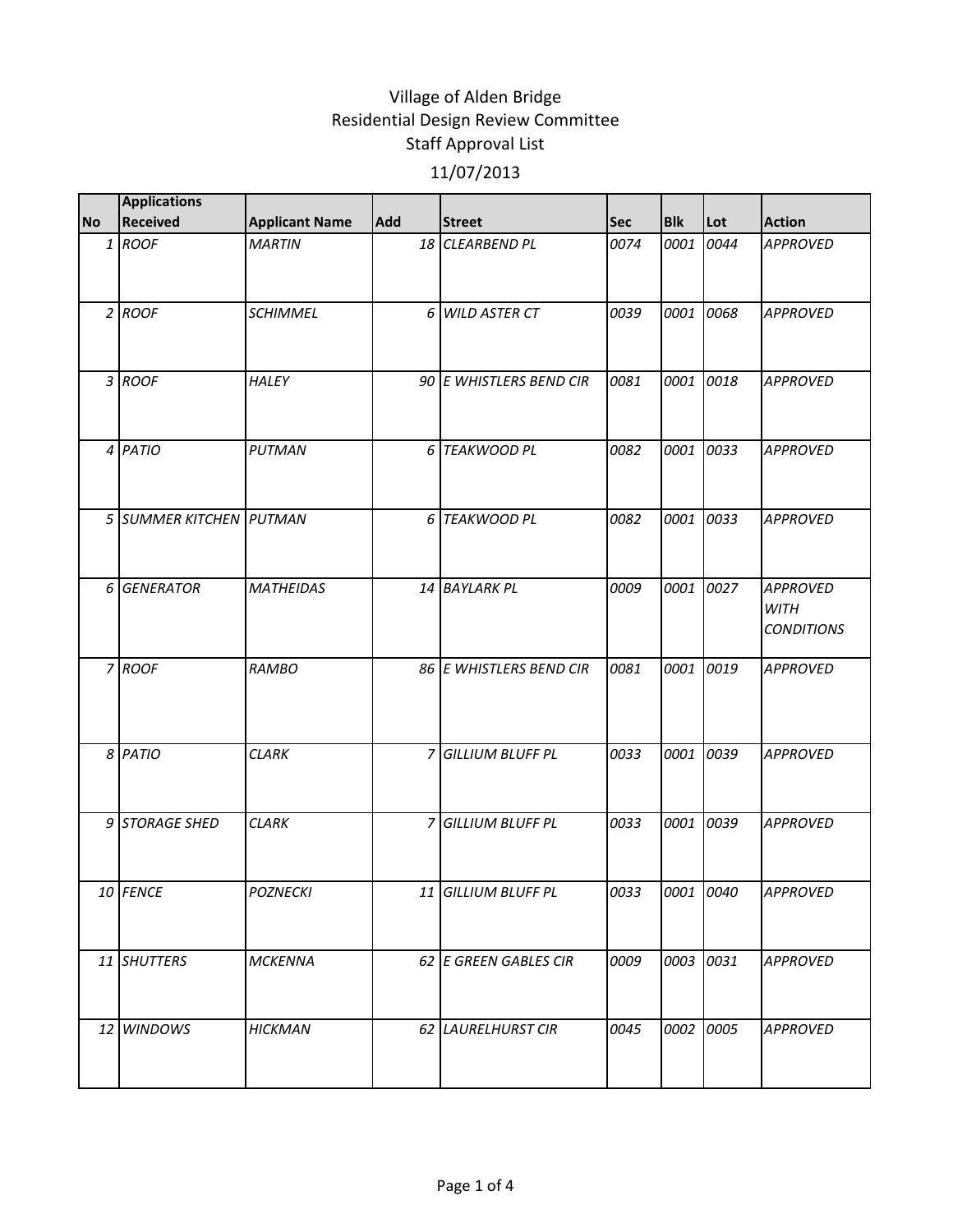|           | <b>Applications</b> |                       |            |                                        |            |            |      |                                                     |
|-----------|---------------------|-----------------------|------------|----------------------------------------|------------|------------|------|-----------------------------------------------------|
| <b>No</b> | Received            | <b>Applicant Name</b> | <b>Add</b> | <b>Street</b>                          | <b>Sec</b> | <b>Blk</b> | Lot  | <b>Action</b>                                       |
|           | 13 FENCE            | <b>HICKMAN</b>        |            | 62 LAURELHURST CIR                     | 0045       | 0002       | 0005 | <b>APPROVED</b>                                     |
|           | 14 PATIO            | <b>HICKMAN</b>        |            | 62 LAURELHURST CIR                     | 0045       | 0002       | 0005 | <b>APPROVED</b>                                     |
|           | 15 PATIO COVER      | <b>HICKMAN</b>        |            | 62 LAURELHURST CIR                     | 0045       | 0002       | 0005 | <b>APPROVED</b><br><b>WITH</b><br><b>CONDITIONS</b> |
|           | 16 COLOR CHANGE     | <b>LIVINGSTON</b>     | 174        | <b>W EVANGELINE OAKS</b><br><b>CIR</b> | 0074       | 0003       | 0006 | <b>APPROVED</b>                                     |
|           | 17 WOOD DECK        | LAIRD                 |            | 131 N DOWNY WILLOW CIR                 | 0060       | 0001       | 0033 | <b>APPROVED</b>                                     |
|           | 18 FENCE            | <b>MCCLENNEY</b>      |            | 15 S GREYWING PL                       | 0006       | 0001       | 0011 | <b>APPROVED</b><br><b>WITH</b><br><b>CONDITIONS</b> |
|           | 19 PERGOLA          | <b>GARROD</b>         |            | 123 E FOXBRIAR FOREST CIR              | 0079       | 0002       | 0006 | <b>APPROVED</b><br><b>WITH</b><br><b>CONDITIONS</b> |
|           | 20 PATIO            | <b>MENSINGER</b>      |            | 66 E SUNDANCE CIR                      | 0059       | 0004       | 0015 | <b>APPROVED</b>                                     |
|           | 21 TREE REMOVAL     | <b>WILLIAMS</b>       |            | 53 E SANDALBRANCH CIR                  | 0018       | 0002       | 0015 | <b>APPROVED</b>                                     |
|           | $22$ POOL           | <b>MASON</b>          |            | 78 N SILVER CRESCENT CIR               | 0001       | 0003       | 0031 | <b>APPROVED</b><br><b>WITH</b><br><b>CONDITIONS</b> |
|           | 23 FENCE            | <b>MASON</b>          |            | 78 N SILVER CRESCENT CIR               | 0001       | 0003       | 0031 | <b>APPROVED</b><br><b>WITH</b><br><b>CONDITIONS</b> |
|           | 24 ROOF             | <b>LYDICK</b>         |            | 131 S GOLDENVINE CIR                   | 0065       | 0002       | 0005 | <b>APPROVED</b>                                     |
|           | 25 ROOF             | <b>PFEIFFER</b>       |            | 74 S WYNNOAK CIR                       | 0057       | 0002       | 0008 | <b>APPROVED</b>                                     |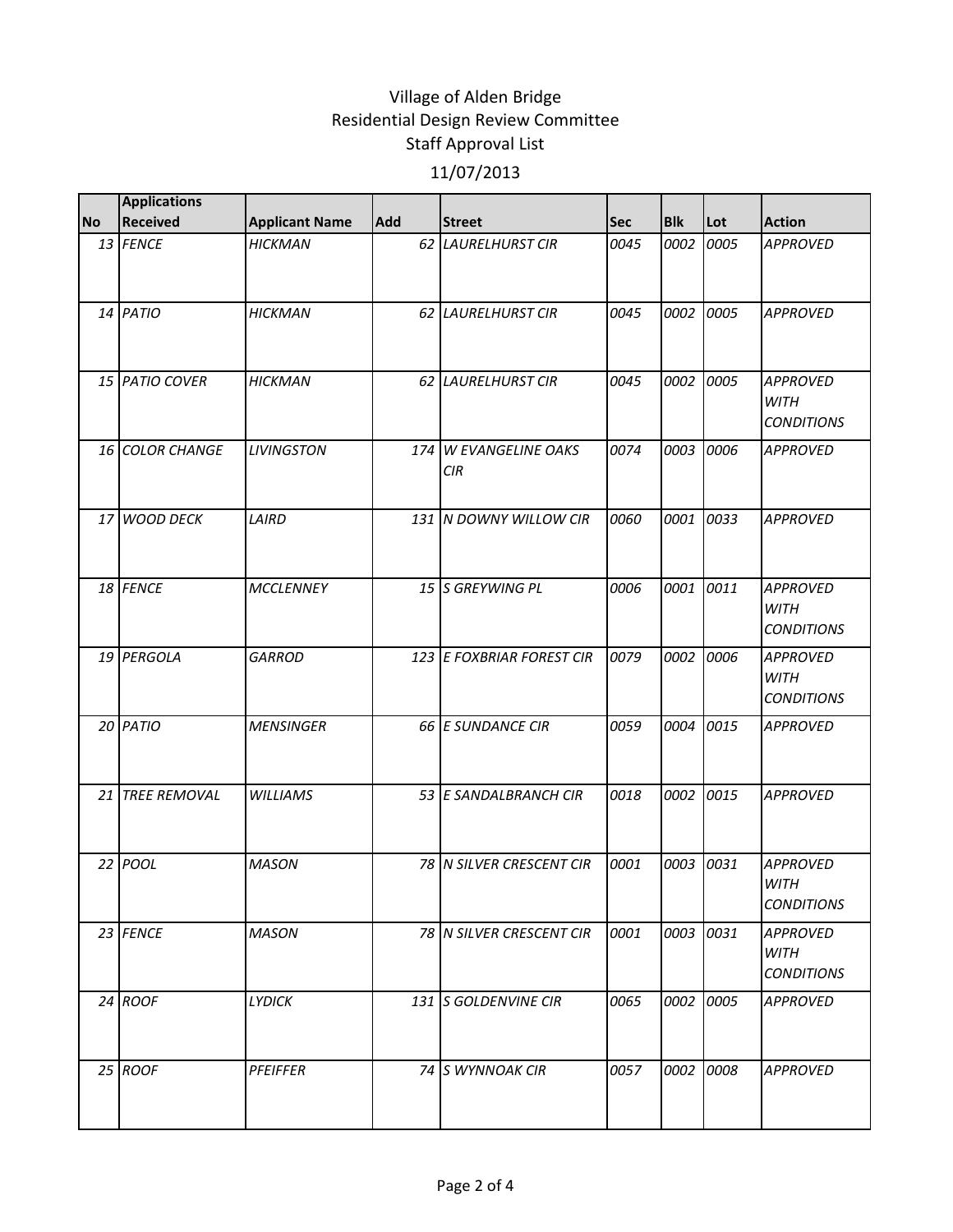|           | <b>Applications</b>           |                       |            |                      |            |            |      |                                                     |
|-----------|-------------------------------|-----------------------|------------|----------------------|------------|------------|------|-----------------------------------------------------|
| <b>No</b> | <b>Received</b>               | <b>Applicant Name</b> | <b>Add</b> | <b>Street</b>        | <b>Sec</b> | <b>Blk</b> | Lot  | <b>Action</b>                                       |
|           | 26 COLOR CHANGE               | <b>KINTIGH</b>        |            | 27 LAMPS GLOW PL     | 0005       | 0002       | 0054 | <b>APPROVED</b>                                     |
|           | 27 COLOR CHANGE               | <b>WISE</b>           |            | 15 DOVEWING PL       | 0006       | 0001       | 0028 | <b>APPROVED</b>                                     |
|           | 28 FENCE                      | <b>OWYANG</b>         |            | 30 TEAKWOOD PL       | 0082       | 0001       | 0027 | <b>APPROVED</b>                                     |
|           | 29 PATIO                      | OWYANG                |            | 30 TEAKWOOD PL       | 0082       | 0001       | 0027 | <b>APPROVED</b>                                     |
|           | 30 ARBOR                      | RAYACHOTI             |            | 74 GLENTRACE CIR     | 0056       | 0001       | 0008 | <b>APPROVED</b>                                     |
|           | 31 SUMMER KITCHEN RAYACHOTI   |                       |            | 74 GLENTRACE CIR     | 0056       | 0001       | 0008 | <b>APPROVED</b><br><b>WITH</b><br><b>CONDITIONS</b> |
|           | 32 ROOM ADDITION              | RAYACHOTI             | 74         | <b>GLENTRACE CIR</b> | 0056       | 0001       | 0008 | <b>APPROVED</b><br><b>WITH</b><br><b>CONDITIONS</b> |
|           | 33 FISH POND                  | <b>THOMPSON</b>       |            | 15 WOODED BROOK DR   | 0012       | 0002       | 0009 | <b>APPROVED</b>                                     |
|           | 34 FENCE                      | <b>CADDOCK</b>        |            | 30 GLADE BANK PL     | 0006       | 0003       | 0035 | <b>APPROVED</b><br><b>WITH</b><br><b>CONDITIONS</b> |
|           | 35 PATIO COVER                | <b>SIMS</b>           |            | 2 S YORK GATE CT     | 0019       | 0001       | 0007 | <b>APPROVED</b><br><b>WITH</b><br><b>CONDITIONS</b> |
|           | 36 FIRE PIT                   | <b>SIMS</b>           |            | 2 S YORK GATE CT     | 0019       | 0001       | 0007 | <b>APPROVED</b><br>WITH<br><i>CONDITIONS</i>        |
|           | 37 FENCE                      | <b>NOREN</b>          |            | 34 RIPPLED POND CIR  | 0011       | 0002       | 0042 | <b>APPROVED</b><br><b>WITH</b><br><b>CONDITIONS</b> |
|           | 38 ATTIC<br><b>CONVERSION</b> | <b>HUNTER</b>         |            | 162 W SLATESTONE CIR | 0050       | 0002       | 0001 | <b>APPROVED</b><br><b>WITH</b><br><b>CONDITIONS</b> |